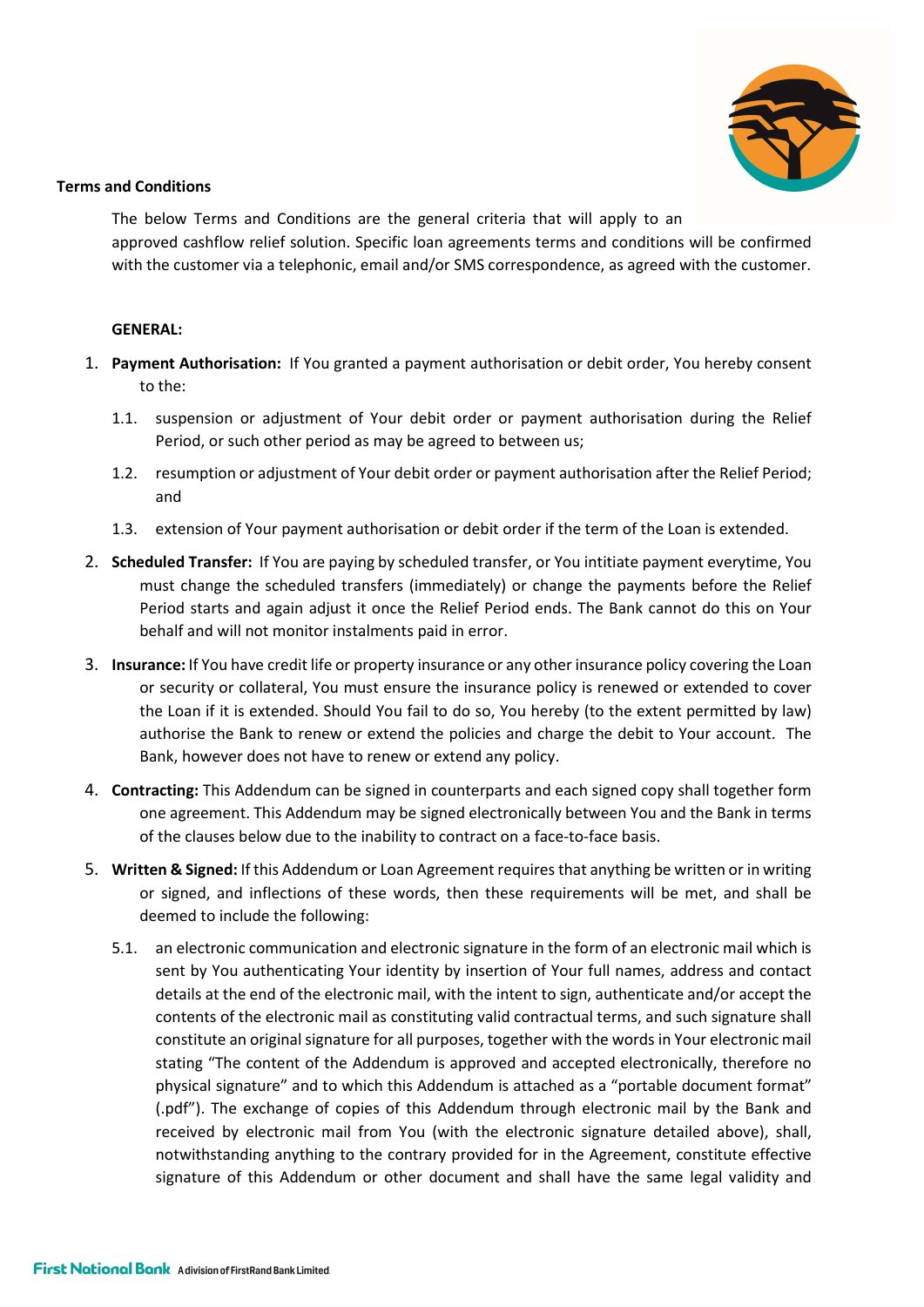enforceability as a manually executed signature or use of a paper-based recordkeeping system and such .pdf copies may be used as an original Addendum for all purposes; or



- 5.2. any other electronic way (including, but not limited to, e-mail, electronic and platform contracting, sms, telephonic, etc.) to record information and its acceptance by the parties as may be prescribed by the Bank (before contracting or amendment takes place) if those prescribed requirements are met.
- 6. Variation: This Addendum supplements, and forms part of, the Loan Agreement. No other addition to, or variation, consensual cancellation or novation (renewal) of this Addendum and no waiver of any right arising from this Addendum or its breach or termination will be effective and binding unless it is in writing and signed by You and the Bank or their duly authorised representatives. This is not a novation (renewal) and/or replacement of the Loan Agreement and any security or collateral and the rest of the terms and conditions of the Loan Agreement shall remain unchanged and fully binding, except as changed by this Addendum.
- 7. Electronic copies: You agree that a scanned or electronically reproduced copy or image of this Addendum will be considered an original and may be introduced or submitted in any action or proceeding as competent evidence of the conclusion, terms and existence of this Addendum despite any failure or inability to produce or tender an original, executed counterpart of this Addendum and without the requirement that the unavailability of such original, executed counterpart of this Addendum must first be proven.
- 8. Electronic waiver: You acknowledge and accept the risk that instructions and contracting electronically carries more risk than face to face interaction:
	- 8.1. the Bank will not verify (check) that instructions were sent by You or Your duly authorised representatives using any of these indirect communication methods;
	- 8.2. these indirect communication methods are not safe and carry greater risks than face-to-face communications or communications using the Bank's other secure non-face to face banking channels. These risks include the risk that the communication may be intercepted, forged, or changed without knowledge or consent or that unauthorised instructions may be sent to the Bank;
	- 8.3. the Bank will only agree to accept and act on instructions sent using these indirect communication methods, on condition that You waive Your right to claim against the Bank for any loss or damage it suffers because of this. You will be liable for and indemnify and hold the Bank harmless, against any claim against the Bank for any loss or damage that it or any other person suffers because it chose, or uses, these indirect communication methods or because the Bank received or acted upon instructions which have been sent as aforesaid and which purport to have been issued or authorised by You. You will be legally liable to the Bank or any party for any loss or damage because of Your decision to use these indirect communication methods. All liability for errors, omissions or delays in transmission, or for misinterpretation on receipt, or for any loss or damage from whatsoever cause arising, or any loss whatsoever connected with such instructions shall be borne by You and You shall hold the Bank harmless.
- 9. Severability: Any invalid, illegal or unenforceable provision will be separated from the valid provisions and the invalid, illegal or unenforceable provision will fall away without affecting the valid provisions.